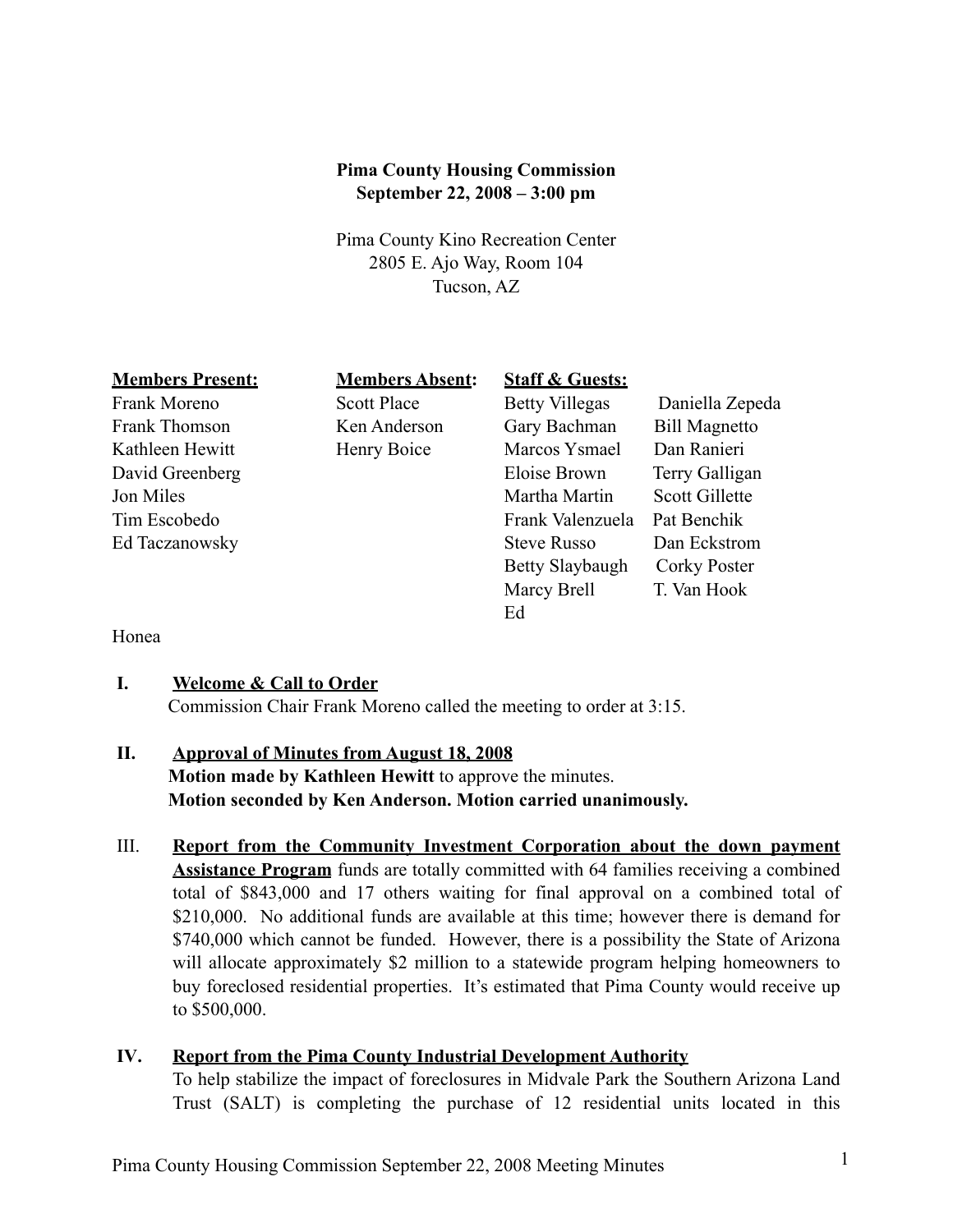neighborhood. These units will be rented at below market rates to low income households, preferably those on the Section 8 waiting list. The approximate total purchase price for all 12 properties is \$1.5 million.

SALT also bid on 20 residential lots currently owned by Tom Doucette. If successful in acquiring these lots, SALT may develop them into rental units with affordability restrictions for up to 50 years, or develop them into units for resale to people displaced by foreclosure.

The ultimate use will depend on the source of funding used by SALT. Possible funding sources include: Pima County General Obligation Affordable Housing Bond Funds, Pima County Housing Trust Funds, the anticipated Housing and Recovery Act of 2008 (see staff report) and others, each of which has unique requirements regarding affordability. Intergovernmental agreements between the funding sources and SALT will govern the use of the properties.

**Motion made by Frank Thomson** that we recommend to the Board of Supervisors that we allocate \$1.5 million of the Pima County General Obligation Affordable Housing Bond Program Funds to the Pima County Industrial Development Authority [SALT] through an Intergovernmental Agreement to immediately start a foreclosure program. **Motion seconded by Kathleen Hewitt. Motion carried unanimously.**

## **V. Staff Report**

**Discussion about the Neighborhood Stabilization Program under the Housing and Economic Recovery Act of 2008.** 

> Pima County staff Gary Bachman explained funds will be allocated under the CDBG program based on HUD formulas including rates of foreclosures and subprime loans. Staff anticipates funds will be available in late October 2008. Staff must prepare a plan for the use of these funds no later than December 2008. Staff reviewed the key features of this legislation including the fact that SALT fits well with key facets of this new legislation and funding (rental housing for very low income households). Commissioners discussed their interest in supporting this new legislation with funding from the bond program and with participation by SALT.

## **VI. Subcommittee Reports**

#### **Application Review Subcommittee**

The subcommittee approved four of five proposals reviewed. **Initial Motion made by Kathleen Hewitt** that the Commission approves funding as follows: \$1.178 million for Esperanza en Escalante Veterans Housing, \$623,636 in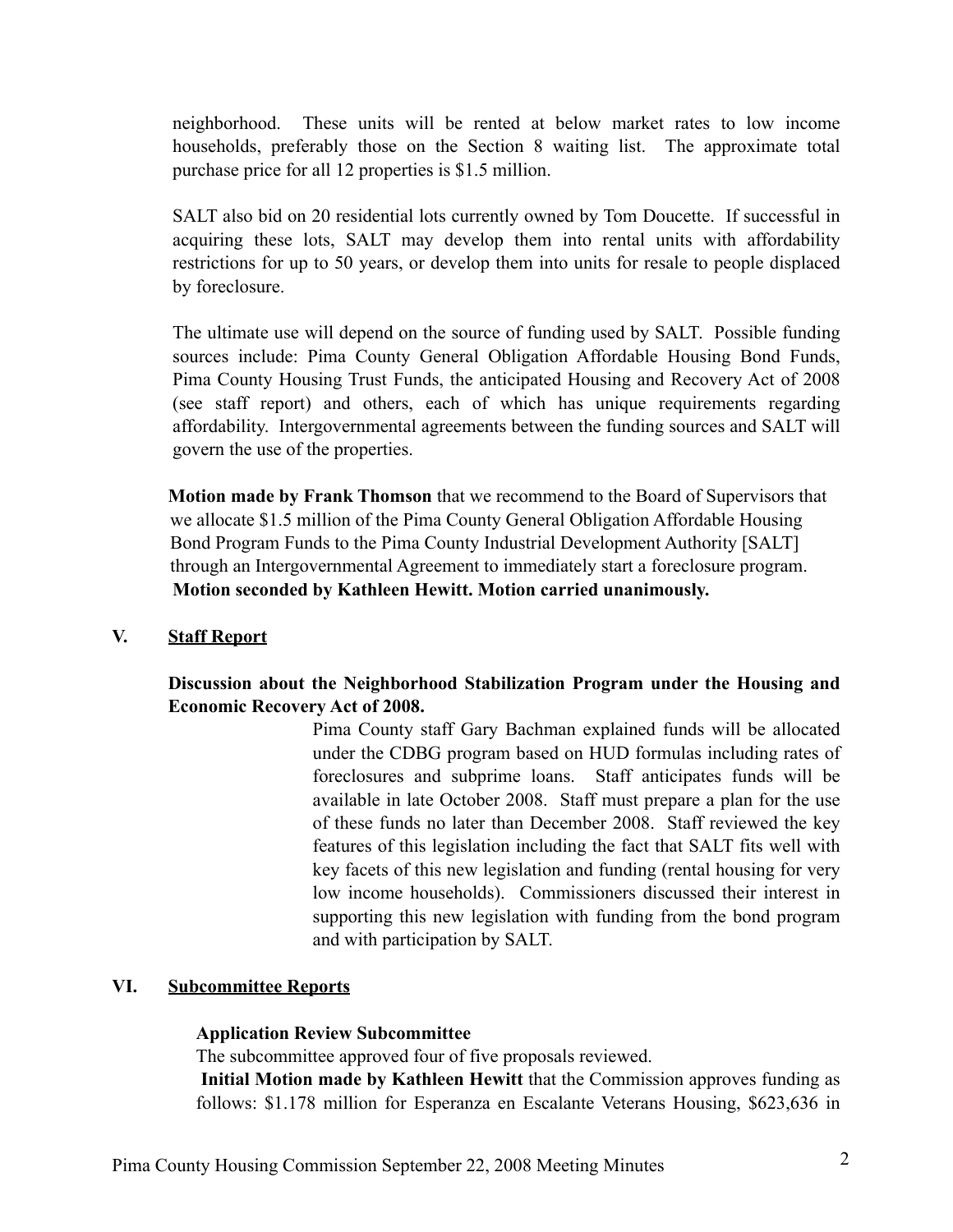addition to \$476,864 previously approved for Ghost Ranch Lodge Apartments and \$800,000 for the Town of Marana Honea Heights Development. It was discussed whether the Subcommittee should make funding decisions for the full Commission to consider, whether a summary of the projects was sufficient information for the Commission to carry this motion and the status of the Sunnyside Point Project Application. It was noted that the Board of Supervisors understand the 2 nays voted accordingly because a detailed discussion of all projects was not conducted.

**Motion seconded by David Greenberg. Motion carried 5 to 2.**

**Second Motion amending the first by Kathleen Hewitt** that for discussion purposes the Commission pledge the balance of bond funds to the Sunnyside Pointe Project pending approval of a revised application to be submitted by Sunnyside Pointe within 120 days.

**Seconded by Ed Taczanowsky.**

**Third Motion amending the second motion by Kathleen Hewitt** that the Sunnyside Point Project application whether it's for phase one, two or three, be resubmitted within 90 days while the Commission holds the balance of the bond funds for this project.

**Seconded by David Greenberg. Motion carried unanimously.**

**Chair Frank M. asked for the presentation from Sunnyside Pointe** Daniella Zepeda presented the revised application request.

**Motion made by Kathleen Hewitt** to pledge the balance of the bond funds to this project giving you 120 days or we can discuss that number, to come back to us to verify that you have indeed been able to secure the balance of the funds. **Motion Second by Ed Taczanowsky.**

**Discussion by Commissioners followed.** Commission directed staff to accept a revised application with the missing information to the Board of Supervisors once the application can pass the initial scoring of 80 points. There was discussion on what the new request needed prior to reaching the passing score, and Commissioner Ed T. requested that staff and Sunnyside team work at getting the recommendation to the Board of Supervisors as early as possible.

**Motion made by Kathleen H**. to amend original motion to say if they can turn in a passing score and staff says it passes the score, that it go to the board of supervisors. **Motion carried unanimously**.

#### **VII. Call to the Audience**

No response.